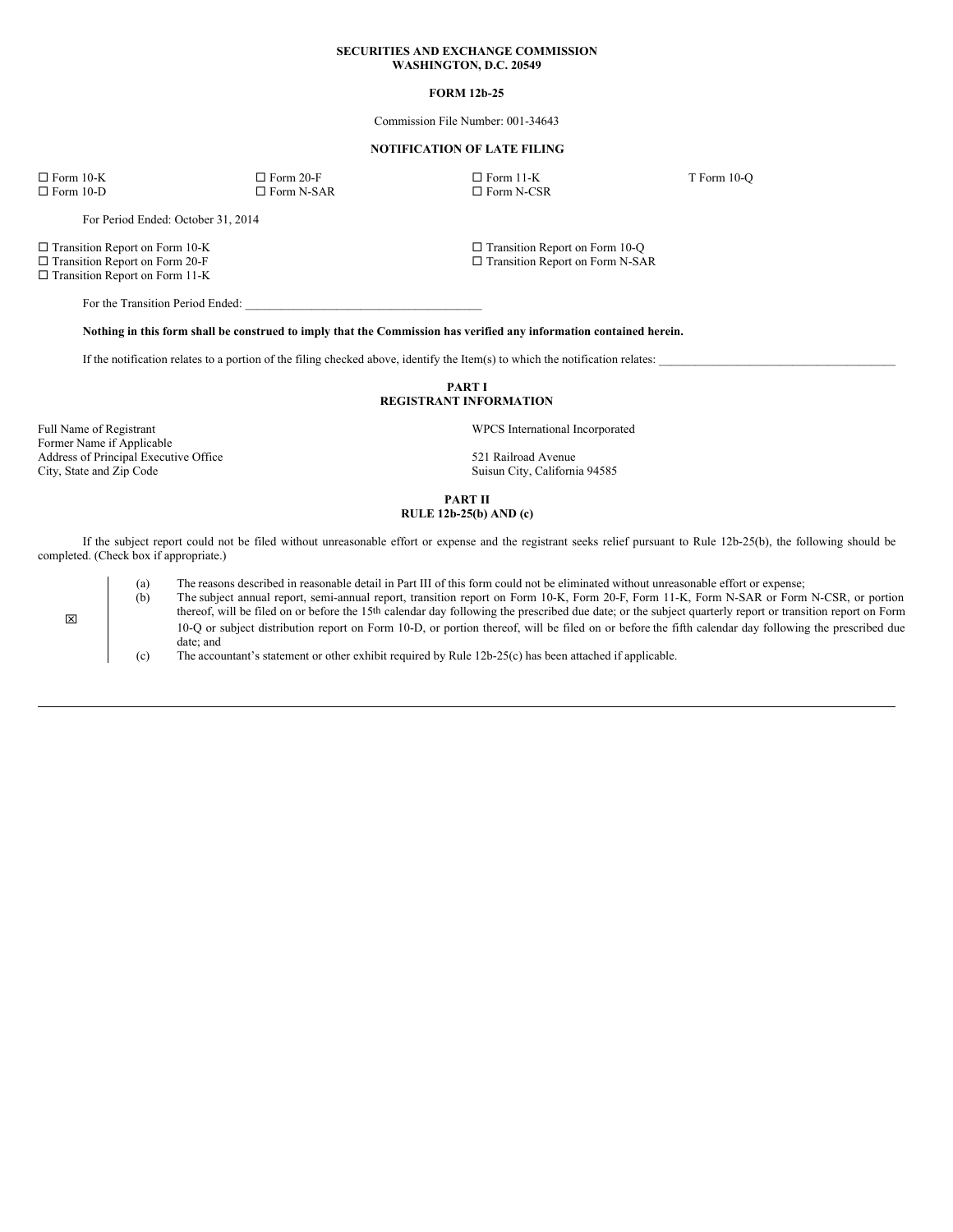### **PART III NARRATIVE**

State below in reasonable detail the reasons why Forms 10-K, 11-K, 20-F, 10-Q, N-SAR, N-CSR, or the transition report portion thereof, could not be filed within the prescribed time period.

The compilation, dissemination and review of the information required to be presented in the Form 10-Q for the relevant fiscal quarter has imposed time constraints that have rendered timely filing of the Form 10-Q impracticable without undue hardship and expense to the registrant. The registrant undertakes the responsibility to file such quarterly report no later than 5 days after its original due date.

### **PART IV OTHER INFORMATION**

(1) Name and telephone number of person to contact in regard to this notification

David Allen (707) 421-1300 (Name) (Area Code) (Telephone Number)

(2) Have all other periodic reports required under Section 13 or 15(d) of the Securities Exchange Act of 1934 or Section 30 of the Investment Company Act of 1940 during the preceding 12 months or for such shorter period that the registrant was required to file such report(s) been filed? If the answer is no, identify report(s).

T Yes $\square$  No

(3) Is it anticipated that any significant change in results of operations from the corresponding period for the last fiscal year will be reflected by the earnings statements to be included in the subject report or portion thereof?

□ Yes T No

If so: attach an explanation of the anticipated change, both narratively and quantitatively, and, if appropriate, state the reasons why a reasonable estimate of the results cannot be made.